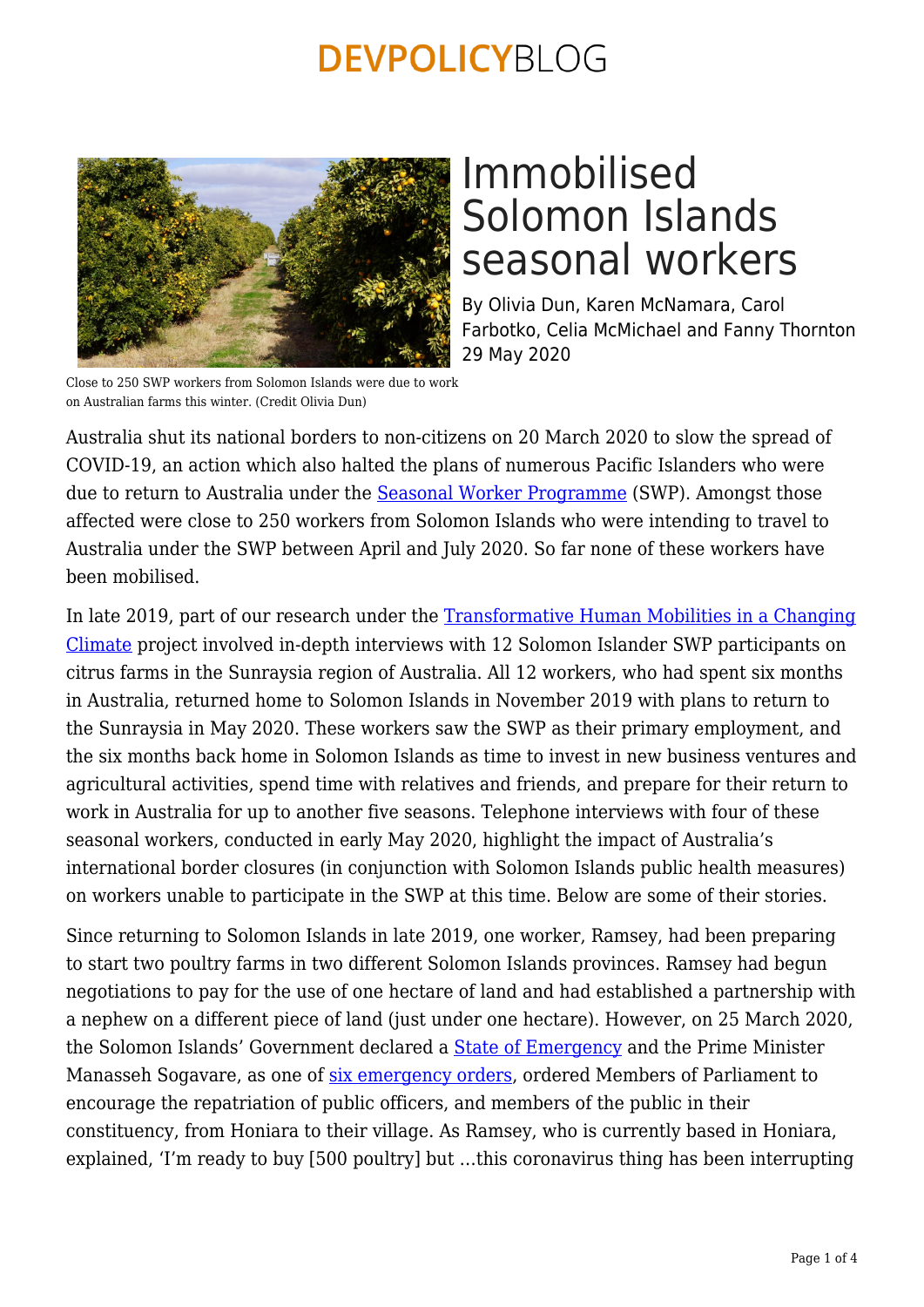my plans. So I couldn't buy, because everybody's going home'*.*

Concerns raised by Ramsey were echoed by another SWP worker, Cathy, a young single mother who has been looking after her child and other children of family members since returning to Solomon Islands in November 2019. She had begun constructing a new house with her 2019 SWP earnings but put that on hold when the labourers needed to return to their home provinces. Cathy had been looking forward to coming back to Australia in May 2020 and has had to find innovative ways to generate income now that she can no longer come to Australia to participate in the SWP. Since COVID-19 restrictions, she has newly registered to become an agent to facilitate purchases of electricity, water and telecommunications services. People in her neighbourhood can come to her to purchase prepaid top-ups of these services, rather than going into town.

Cathy was also thinking of drawing down on her Solomon Islands national retirement fund (usually only accessible at the age of 50). In an attempt to ease the economic hardships arising from the COVID-19 situation, the Solomon Islands National Provident Fund (NPF, the national social security scheme which provides retirement benefits to members and to which employers contribute) has allowed members to withdraw some of their money depending on circumstance. Cathy explained how what the 'NPF did for us is quite good. People below age fifty years can withdraw five thousand [Solomon Island] dollars from their super fund. So that's helping a lot of people now…. I was thinking of withdrawing five thousand dollars but then I still have second thoughts that I still want to keep it.'

Given these concerns, Cathy's preference is to access her Australian superannuation funds which she is entitled to receive as a temporary resident who has left Australia. However, this is proving difficult given the Australian superannuation company requirement to receive a certified hard copy of her passport (and the lack of flights and limited postal services between Solomon Islands and Australia). This joins the [existing issues SWP workers face](https://devpolicy.org/making-the-swp-more-employer-friendly-20180713/) in accessing their Australian superannuation funds after leaving Australia, and further highlights the need for flexibility and improved processes for SWP workers to access these.

Ramsey, Cathy and the other seasonal workers we spoke with remain very keen to return to Australia under the SWP. The Commonwealth Government announced changes to visa arrangements on 4 April 2020 to allow SWP workers and participants in the Pacific Labour Scheme (PLS) currently in Australia to [remain in Australia and continue working for up to](https://www.employment.gov.au/seasonal-worker-programme) [12 months](https://www.employment.gov.au/seasonal-worker-programme) under more flexible conditions. There remain several issues to be addressed, however, before returning might be feasible for people who participate in the SWP/PLS and who are currently in their home countries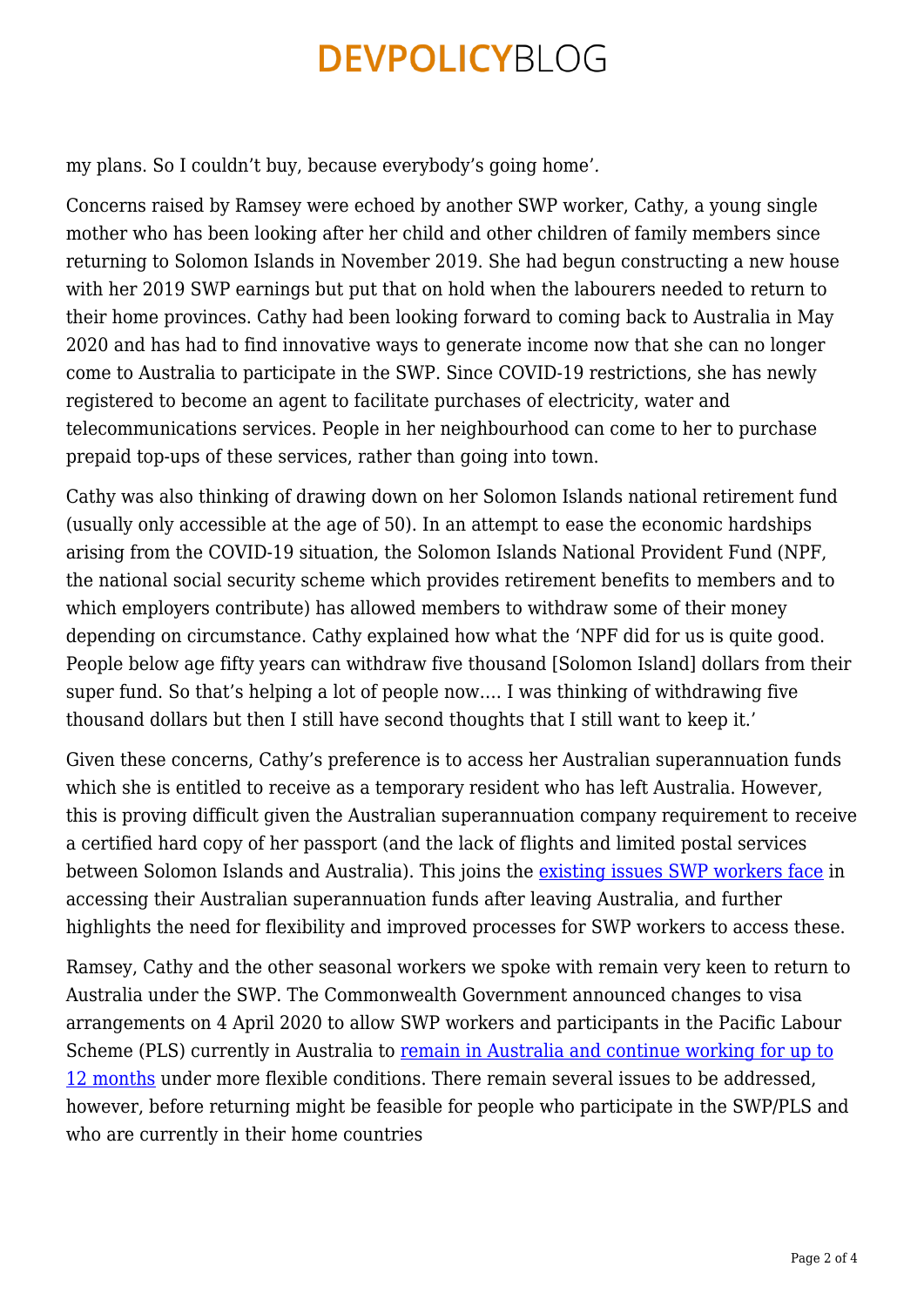In other parts of the world there are [examples of exemptions and additional health](https://devpolicy.org/recovering-from-covid-19-a-pacific-pathway-20200501/) [measures](https://devpolicy.org/recovering-from-covid-19-a-pacific-pathway-20200501/) being made to allow migrant farm workers to continue to cross international borders despite COVID-19 travel restrictions being in place. The SWP, being a governmentto-government managed migration programme, with objectives to enhance economic development in Pacific Island countries and Australia, should provide a unique platform for cooperation to allow for new measures, arrangements and support as necessary, at all tiers of the SWP's operation and beyond, if new SWP workers are allowed to enter Australia despite the COVID-19 pandemic restrictions. SWP worker safety and wellbeing would have to be the top priority guiding any travel exemptions put in place at this time, with extra safeguards put in place to avoid any new vulnerabilities arising once they are in Australia and upon return home.

*This post is part of the [#COVID-19 and the Pacific](https://devpolicy.org/tag/covid-19-and-the-pacific/) series.*

## **About the author/s**

### **Olivia Dun**

Olivia Dun is a Research Fellow in the School of Geography, The University of Melbourne. She has a background in environmental science, migration studies and international development.

#### **Karen McNamara**

Karen McNamara is an Associate Professor at The University of Queensland, exploring how people are impacted by environmental stressors and how they can respond in ways that are equitable and sustainable.

#### **Carol Farbotko**

Carol Farbotko is a human geographer at CSIRO Land and Water, working on resilience, including climate change adaptation and migration, mainly focussed on the Pacific Islands.

### **Celia McMichael**

Celia McMichael is a Senior Lecturer in the School of Geography, The University of Melbourne. She is a social scientist and health geographer with a research background in migration, displacement and resettlement.

#### **Fanny Thornton**

Fanny Thornton is Assistant Professor of Law at the University of Canberra. Her research and teaching focus on public international law, refugee law, human rights law, and climate law.

Link: https://devpolicy.org/immobilised-solomon-islands-seasonal-workers-20200529-2/